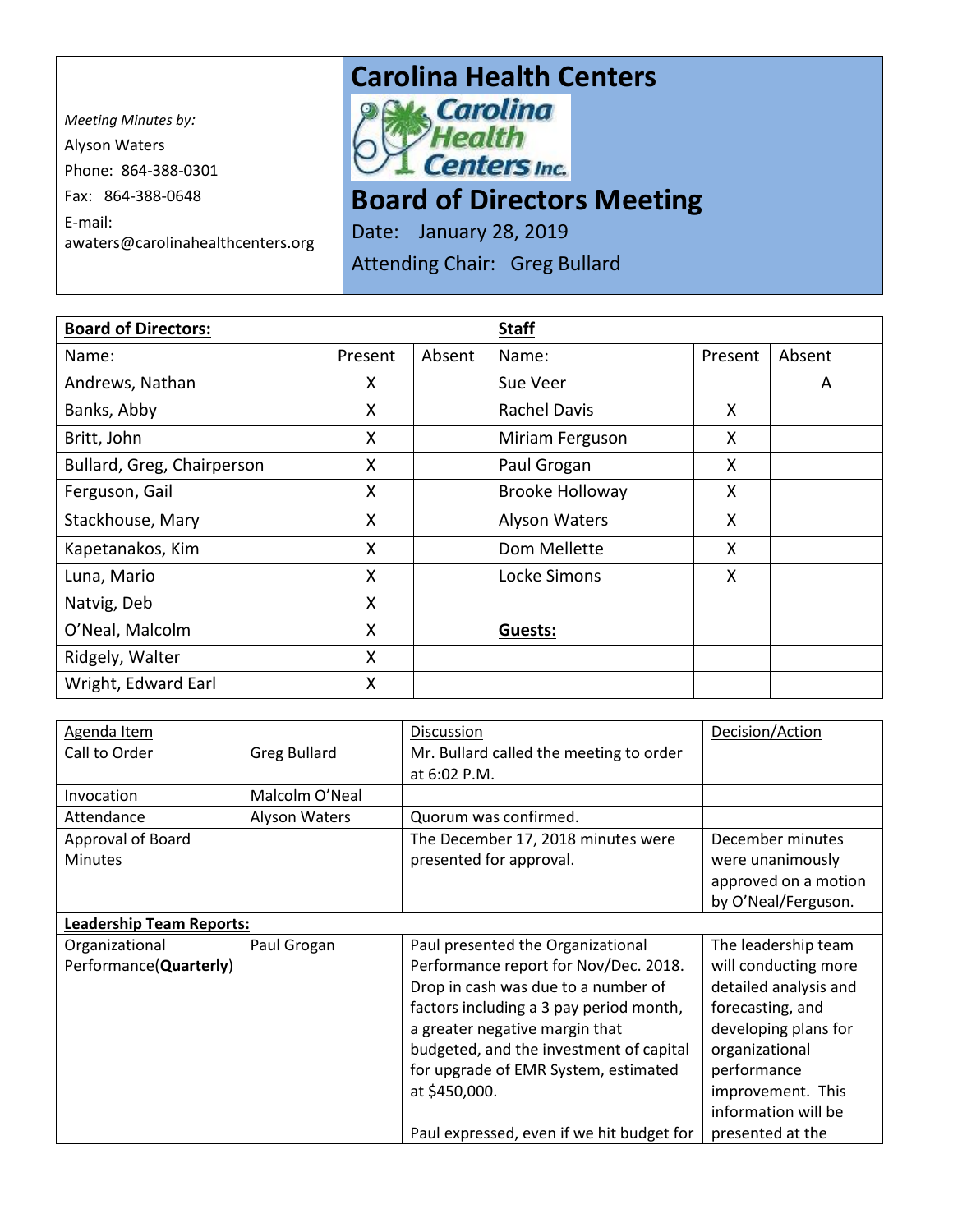|                                                |                                | the rest of the year, CHC will still be                                                                                                                                                                                                                                                                                                                                                        | February 25, 2019                                                                                                                                              |
|------------------------------------------------|--------------------------------|------------------------------------------------------------------------------------------------------------------------------------------------------------------------------------------------------------------------------------------------------------------------------------------------------------------------------------------------------------------------------------------------|----------------------------------------------------------------------------------------------------------------------------------------------------------------|
|                                                |                                | looking at a significant loss.                                                                                                                                                                                                                                                                                                                                                                 | Board Meeting.                                                                                                                                                 |
| <b>Report of Quality</b><br>Measures(Monthly)  | Dr. Locke Simons               | Dr. Simons presented the CMO report<br>including vacancies, resignations, and<br>recruiting plans. Credentialing and<br>privileging action items are listed below.                                                                                                                                                                                                                             |                                                                                                                                                                |
|                                                |                                | Population Health: CHC received an<br>award from Molina for "Most GAPS<br>closed"                                                                                                                                                                                                                                                                                                              |                                                                                                                                                                |
|                                                |                                | Two patient dismissals for the month -<br>argumentative, rude profane and<br>threatening                                                                                                                                                                                                                                                                                                       |                                                                                                                                                                |
|                                                |                                | Action Item #1:<br>Credentialing and privileging of approval<br>for:<br>1. Ms. Megan Carson, PA<br>Fulltime @ Uptown FP as soon as her SC<br>licensure is in place.                                                                                                                                                                                                                            | The motion was made<br>by Malcolm O'Neal and<br>second by Deb Natvig.<br>By unanimous vote<br>and on attestation of<br>credentials by Dr.<br>Locke Simons, the |
|                                                |                                | 2. Mr. Johnathan "Chris" McCaslan, PA<br>Fulltime @ LC4 on 2/4/19<br>Ms. Nicole Price, PNP<br>3.<br>Working as an LT at Hometown Peds.                                                                                                                                                                                                                                                         | Board granted full<br>privileges within the<br>scope of practice Ms.<br>Megan Carson, Mr.<br>Chris McCaslan and<br>Ms. Nicole Price.                           |
| Operations<br>Report(Quarterly)                | Miriam Ferguson                | Miriam presented her Operations report<br>touching on HIPPA Security Risk<br>Analysis, ePHI, and security standards<br>(physical/technical).<br>Slides will be retain will the official                                                                                                                                                                                                        |                                                                                                                                                                |
| Department of<br>Pharmacy<br>Report(Quarterly) | For Distribution<br>Only       | minutes for members to review.<br><b>Pharmacy Dashboard</b><br>$\bullet$                                                                                                                                                                                                                                                                                                                       | Deferred to February                                                                                                                                           |
| President's Report<br>(Monthly)                | Reviewed by Brooke<br>Holloway | Brooke Holloway presents an overview<br>of the Presidents Report for the month<br>of December.<br>340B:<br>-Threat to 340B from discriminatory<br>reimbursement continues to grow.<br><b>Department of Pediatrics:</b><br>-Dr. Austin Lively declined offer/offer<br>extended to Dr. Anthony Johnson<br>pending<br>-Expansion priority shifts to TCC - report<br>to follow under New Business. |                                                                                                                                                                |